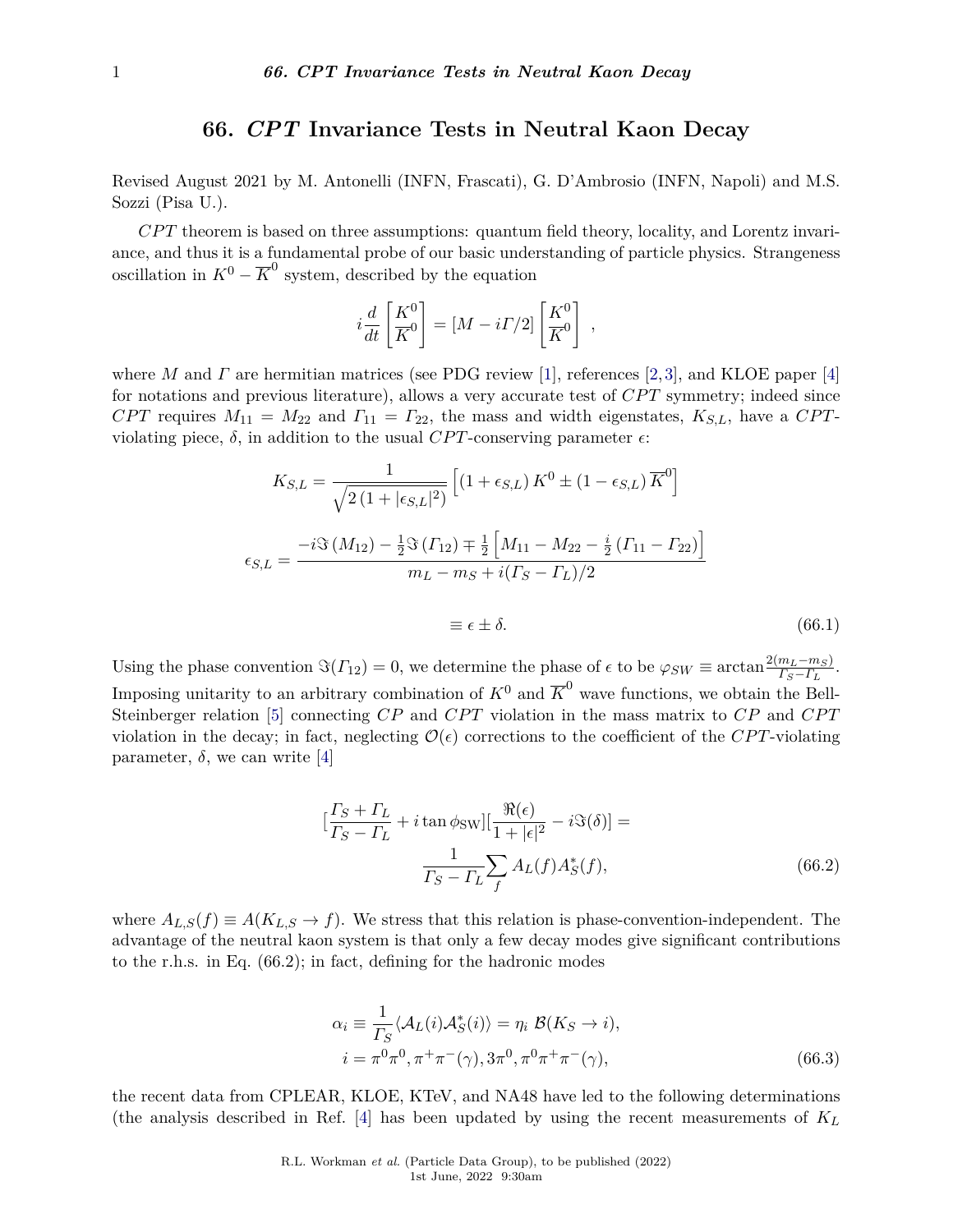branching ratios from KTeV [\[6,](#page-3-5) [7\]](#page-3-6), NA48 [\[8,](#page-4-0) [9\]](#page-4-1), the results described in the *CP* violation in *K<sup>L</sup>* decays minireview, and the KLOE result [\[10\]](#page-4-2))

$$
\alpha_{\pi^+\pi^-} = ((1.121 \pm 0.010) + i(1.061 \pm 0.010)) \times 10^{-3} ,
$$
  
\n
$$
\alpha_{\pi^0\pi^0} = ((0.493 \pm 0.005) + i(0.471 \pm 0.005)) \times 10^{-3} ,
$$
  
\n
$$
\alpha_{\pi^+\pi^-\pi^0} = ((0 \pm 2) + i(0 \pm 2)) \times 10^{-6} ,
$$
  
\n
$$
|\alpha_{\pi^0\pi^0\pi^0}| < 1.5 \times 10^{-6} \text{ at } 95\% \text{ CL} .
$$
 (66.4)

The semileptonic contribution to the right-handed side of Eq. (66.2) requires the determination of several observables: we define [\[2,](#page-3-1) [3\]](#page-3-2)

$$
\mathcal{A}(K^0 \to \pi^- l^+ \nu) = \mathcal{A}_0 (1 - y) ,
$$
  
\n
$$
\mathcal{A}(K^0 \to \pi^+ l^- \nu) = \mathcal{A}_0^*(1 + y^*)(x_+ - x_-)^*,
$$
  
\n
$$
\mathcal{A}(\overline{K}^0 \to \pi^+ l^- \nu) = \mathcal{A}_0^*(1 + y^*) ,
$$
  
\n
$$
\mathcal{A}(\overline{K}^0 \to \pi^- l^+ \nu) = \mathcal{A}_0 (1 - y)(x_+ + x_-) ,
$$
\n(66.5)

where  $x_+(x_-)$  describes the violation of the  $\Delta S = \Delta Q$  rule in *CPT*-conserving (violating) decay amplitudes, and *y* parameterizes *CPT* violation for  $\Delta S = \Delta Q$  transitions. Taking advantage of their tagged  $K^0(\overline{K}^0)$  beams, CPLEAR has measured  $\Im(x_+), \Re(x_-), \Im(\delta)$ , and  $\Re(\delta)$  [\[11\]](#page-4-3). These de-terminations have been improved in Ref. [\[4\]](#page-3-3) by including the information  $A_S - A_L = 4[\Re(\delta) + \Re(x_-\)]$ (valid at first order in the small parameters), where  $A_{L,S}$  are the  $K_L$  and  $K_S$  semileptonic charge asymmetries, respectively, from the PDG [\[12\]](#page-4-4) and the new KLOE semileptonic measurement [\[13\]](#page-4-5). Here we are also including the *T*-violating asymmetry measurement from CPLEAR [\[14\]](#page-4-6) with a finer binning than appearing in the published article.

**Table 66.1:** Values, errors, and correlation coefficients for  $\Re(\delta)$ ,  $\Im(\delta)$ ,  $\Re(x_-, \Im(x_+))$ , and  $A_S + A_L$  obtained from a combined fit, including KLOE [\[4,](#page-3-3) [13\]](#page-4-5) and CPLEAR [\[14\]](#page-4-6).

|               | value                                         | Correlations coefficients   |  |  |
|---------------|-----------------------------------------------|-----------------------------|--|--|
| $\Re(\delta)$ | $(4.3 \pm 2.7) \times 10^{-4}$                |                             |  |  |
| $\Im(\delta)$ | $(-0.9 \pm 0.6) \times 10^{-2}$               | $-0.40 \quad 1$             |  |  |
| $\Re(x_-)$    | $(-0.22 \pm 0.10) \times 10^{-2}$             | $-0.14 - 0.30 1$            |  |  |
| $\Im(x_+)$    | $(0.06 \pm 0.19) \times 10^{-2}$              | $-0.12$ $-0.02$ 0.34 1      |  |  |
|               | $A_S + A_L$ (-0.23 ± 0.38) × 10 <sup>-2</sup> | $-0.12$ $-0.29$ 0.94 0.18 1 |  |  |

The value  $A<sub>S</sub> + A<sub>L</sub>$  in Table 66.1 can be directely included in the semileptonic contributions to the Bell Steinberger relations in Eq. (66.2)

$$
\sum_{\pi\ell\nu} \langle A_L(\pi\ell\nu) A_S^*(\pi\ell\nu) \rangle
$$
  
= 2\Gamma(K\_L \to \pi\ell\nu)(\Re(\epsilon) - \Re(y) - i(\Im(x\_+) + \Im(\delta)))  
= 2\Gamma(K\_L \to \pi\ell\nu)((A\_S + A\_L)/4 - i(\Im(x\_+) + \Im(\delta))) . (66.6)

Defining

$$
\alpha_{\pi\ell\nu} \equiv \frac{1}{\Gamma_S} \sum_{\pi\ell\nu} \langle \mathcal{A}_L(\pi\ell\nu) \mathcal{A}_S^*(\pi\ell\nu) \rangle + 2i \frac{\tau_{K_S}}{\tau_{K_L}} \mathcal{B}(K_L \to \pi\ell\nu) \Im(\delta) , \qquad (66.7)
$$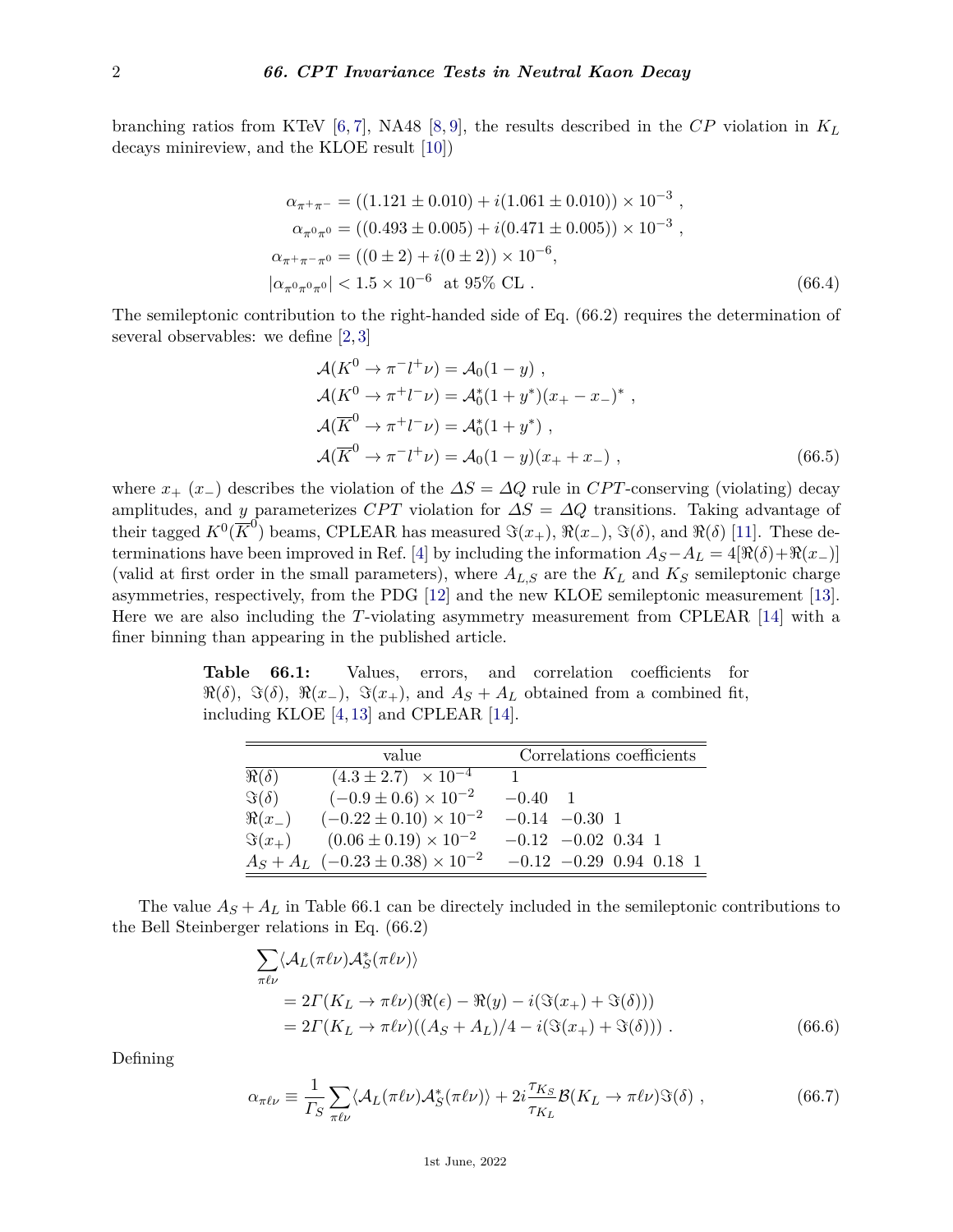we find:

$$
\alpha_{\pi\ell\nu} = ((-0.1 \pm 0.2) + i(-0.1 \pm 0.5)) \times 10^{-5}.
$$
\n(66.8)



**Figure 66.1:** Top: allowed region at 68% and 95% C.L. in the  $\Re(\epsilon)$ ,  $\Im(\delta)$  plane. Bottom: allowed region at 68% and 95% C.L. in the *∆M, ∆Γ* plane.

The analysis of semileptonic decay asymmetries implicitly assumes Lepton Flavour Universality (LFU) of any effect violating CPT or  $\Delta S = \Delta Q$ , through the use of a single set of *x*, *y* parameters,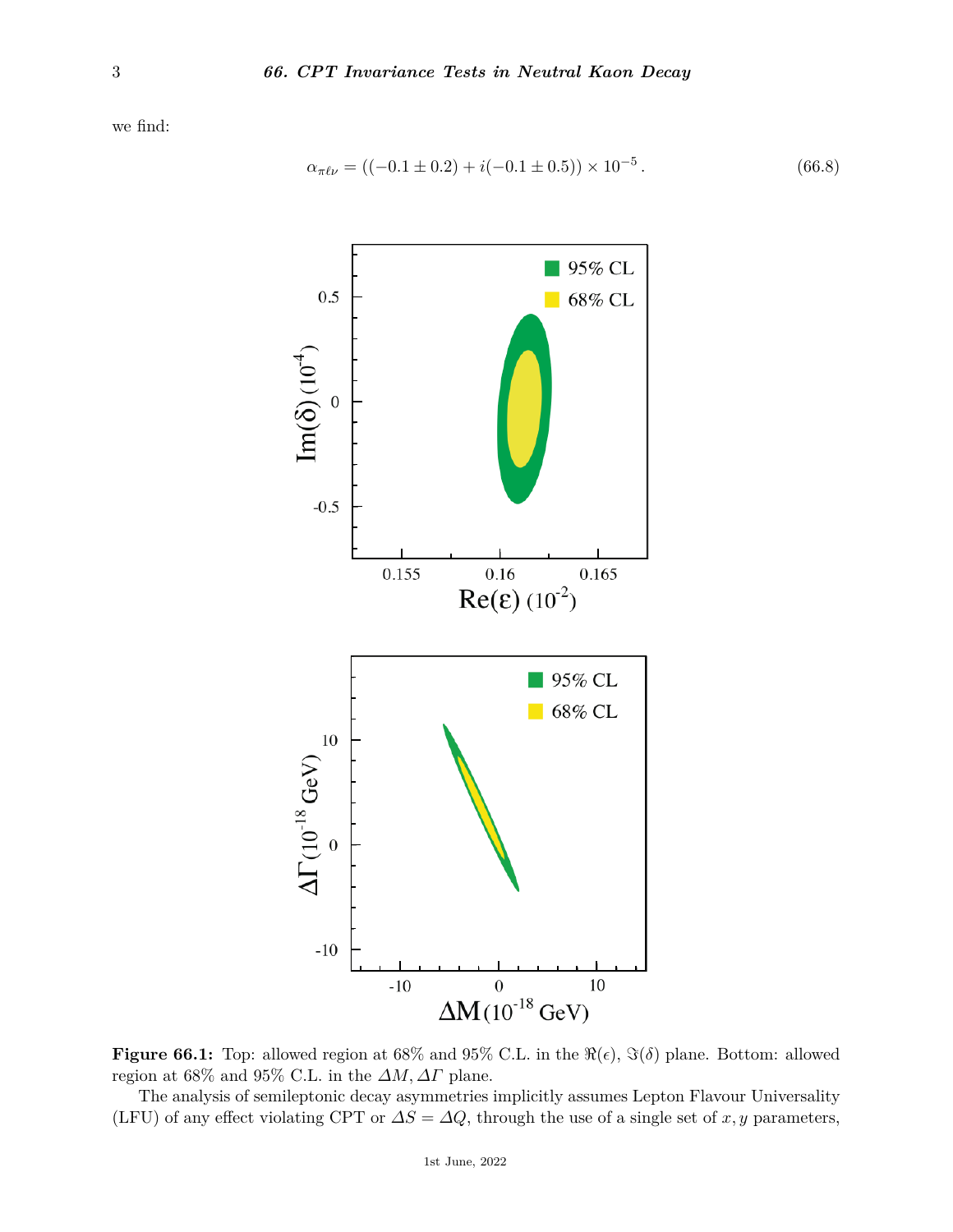**Table 66.2:** Summary of results: values, errors, and correlation coefficients for  $\Re(\epsilon)$ ,  $\Im(\delta)$ ,  $\Re(\delta)$ , and  $\Re(x_-\)$ .

|                 | value                            | Correlations coefficients |         |         |  |
|-----------------|----------------------------------|---------------------------|---------|---------|--|
| $\Re(\epsilon)$ | $(161.2 \pm 0.5) \times 10^{-5}$ | $+1$                      |         |         |  |
| $\Im(\delta)$   | $(-0.3 \pm 1.4) \times 10^{-5}$  | $+0.08$                   |         |         |  |
| $\Re(\delta)$   | $(2.6 \pm 2.5) \times 10^{-4}$   | $+0.00$                   | $-0.05$ |         |  |
| $\Re(x_+)$      | $(-2.7 \pm 1.0) \times 10^{-3}$  | $+0.05$                   | 0.13    | $-0.30$ |  |

consistently with the availability of experimental information on *A<sup>S</sup>* for the electron mode only. The explicit LFU assumption in the input BR measurements has been lifted exploiting the measurement of  $BR(K_S \to \pi \mu \nu)$  Ref. [\[15\]](#page-4-7), with no effect on the numerical results.

Inserting the values of the  $\alpha$  parameters into Eq. (66.2), we find

$$
\Re(\epsilon) = (161.2 \pm 0.5) \times 10^{-5}, \n\Im(\delta) = (-0.3 \pm 1.4) \times 10^{-5}.
$$
\n(66.9)

The complete information on Eq. (66.9) is given in Table 66.2.

Now the agreement with *CPT* conservation,  $\Im(\delta) = \Re(\delta) = \Re(x_+) = 0$ , is at 18% C.L.

The allowed region in the  $\Re(\epsilon) - \Im(\delta)$  plane at 68% CL and 95% C.L. is shown in the top panel of Fig. 66.1.

The process giving the largest contribution to the size of the allowed region is  $K_L \to \pi^+\pi^-$ , through the uncertainty on  $\phi_{+-}$ .

The limits on  $\Im(\delta)$  and  $\Re(\delta)$  can be used to constrain the  $K^0 - \overline{K}^0$  mass and width difference

$$
\delta = \frac{i(m_{K^0} - m_{\overline{K}^0}) + \frac{1}{2}(\Gamma_{K^0} - \Gamma_{\overline{K}^0})}{\Gamma_S - \Gamma_L} \cos \phi_{SW} e^{i\phi_{SW}} [1 + \mathcal{O}(\epsilon)].
$$

The allowed region in the  $\Delta M = (m_{K^0} - m_{\overline{K}^0}), \Delta T = (T_{K^0} - T_{\overline{K}^0})$  plane is shown in the bottom panel of Fig. 66.1. As a result, we improve on the previous limits (see for instance, P. Bloch in Ref. [\[12\]](#page-4-4)) and in the limit  $\Gamma_{K^0} - \Gamma_{\overline{K}^0} = 0$  we obtain

$$
-4.0 \times 10^{-19} \text{ GeV} < m_{K^0} - m_{\overline{K}^0} < 4.0 \times 10^{-19} \text{ GeV} \quad \text{at } 95 \text{ % C.L.}
$$

## *References*

- <span id="page-3-0"></span>[1] See the "*CP* Violation in Meson Decays," in this *Review*.
- <span id="page-3-1"></span>[2] L. Maiani, "*CP* And *CP T* Violation in Neutral Kaon Decays," L. Maiani, G. Pancheri, and N. Paver, *The Second DAΦNE Physics Handbook,* Vol. 1,2.
- <span id="page-3-2"></span>[3] G. D'Ambrosio, G. Isidori and A. Pugliese, in "2nd DA*Φ*NE Physics Handbook:63-96," 63–96 (1994), [\[hep-ph/9411389\],](https://arxiv.org/abs/hep-ph/9411389) URL [http://preprints.cern.ch/cgi-bin/setlink?base=](http://preprints.cern.ch/cgi-bin/setlink?base=preprint&categ=cern&id=th-7504-94) [preprint&categ=cern&id=th-7504-94](http://preprints.cern.ch/cgi-bin/setlink?base=preprint&categ=cern&id=th-7504-94).
- <span id="page-3-3"></span>[4] G. D'Ambrosio and G. Isidori (KLOE), [JHEP](http://doi.org/10.1088/1126-6708/2006/12/011) **12**[, 011](http://doi.org/10.1088/1126-6708/2006/12/011) (2006), [\[hep-ex/0610034\].](https://arxiv.org/abs/hep-ex/0610034)
- <span id="page-3-4"></span>[5] J. S. Bell and J. Steinberger, in "Wolfenstein, L. (eq.): *CP* violation, 42-57. (In Oxford International Symposium Conference on Elementary Particles) ," 195–208, 221–222 (1966), (See Book Index).
- <span id="page-3-5"></span>[6] T. Alexopoulos *et al.* (KTeV), [Phys. Rev.](http://doi.org/10.1103/PhysRevD.70.092006) **D70**[, 092006](http://doi.org/10.1103/PhysRevD.70.092006) (2004), [\[hep-ex/0406002\].](https://arxiv.org/abs/hep-ex/0406002)
- <span id="page-3-6"></span>[7] E. Abouzaid *et al.* (KTeV), [Phys. Rev.](http://doi.org/10.1103/PhysRevD.83.092001) **D83**[, 092001](http://doi.org/10.1103/PhysRevD.83.092001) (2011), [\[arXiv:1011.0127\].](https://arxiv.org/abs/1011.0127)